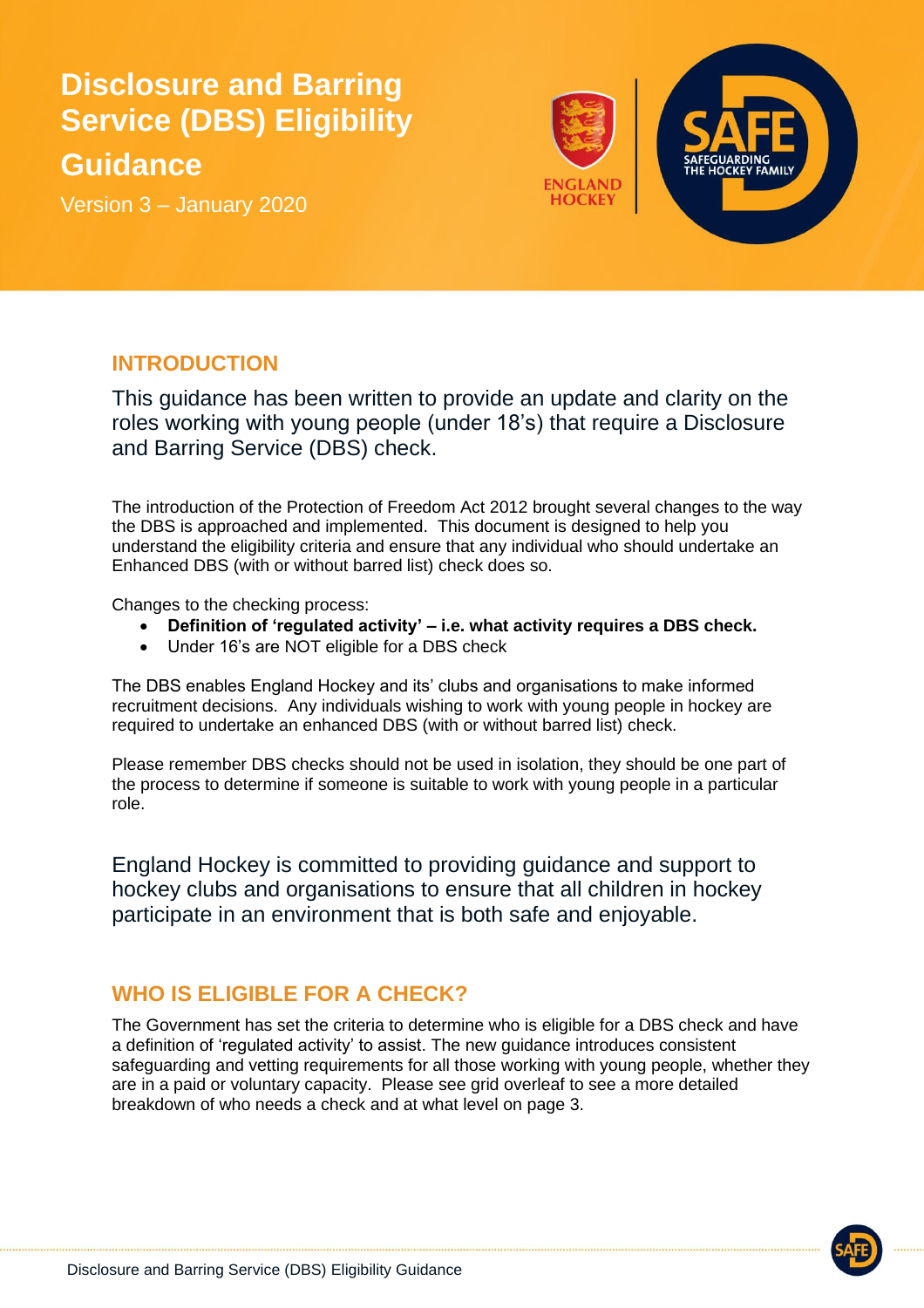## **What Is 'Regulated Activity'?**

The definition distinguishes between roles that meet the definition of 'regulated' activity AND whether they are deemed supervised or unsupervised roles. The supervision distinction determines the level of check required i.e. enhanced DBS (with or without barred list) check. See diagram below for eligibility:

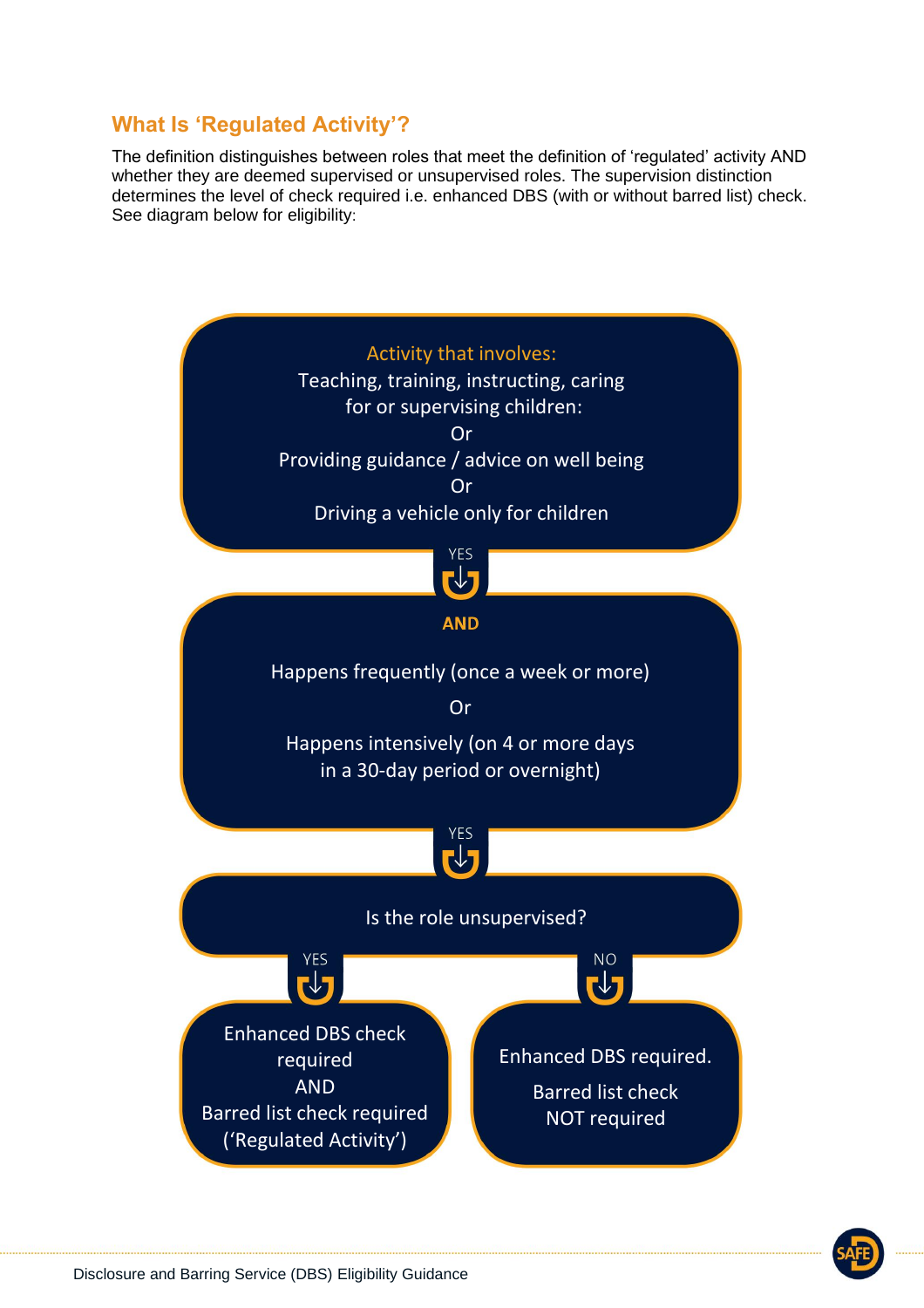## **ELIGIBILITY FOR A DBS CHECK BY ROLE:**

England Hockey has taken the new definition and applied the criteria to the hockey environment to provide a list (not exhaustive) of roles. Each role has been broken down to determine what level of check is required.

| Role                                 | Enhanced<br><b>DBS</b> check | <b>Child Barred</b><br>List required?                                                                                                                | <b>Notes</b>                                                                                                                                                                                                                                                                                        |
|--------------------------------------|------------------------------|------------------------------------------------------------------------------------------------------------------------------------------------------|-----------------------------------------------------------------------------------------------------------------------------------------------------------------------------------------------------------------------------------------------------------------------------------------------------|
| Coach                                | Yes                          | Yes                                                                                                                                                  | See Flow Chart on page 2 if<br>unsure                                                                                                                                                                                                                                                               |
| Team Captain (club)                  | Yes (check<br>notes)         | Yes (check<br>notes)                                                                                                                                 | All teams involving under 18's<br>must nominate a person to be<br>responsible for them. If not the<br>Team Captain, it must be a named<br>person.                                                                                                                                                   |
| <b>Team Manager</b>                  | Yes                          | Yes                                                                                                                                                  |                                                                                                                                                                                                                                                                                                     |
| <b>Welfare Officer</b>               | Yes                          | Yes                                                                                                                                                  |                                                                                                                                                                                                                                                                                                     |
| <b>DBS Coordinator /</b><br>Verifier | <b>No</b>                    | <b>No</b>                                                                                                                                            | If stand-alone role (admin only)                                                                                                                                                                                                                                                                    |
| Parent Helper                        | Yes                          | No - only needed if the role involves supervision of<br>children that is frequent and/or intensive (See<br>Diagram on Page 2).                       |                                                                                                                                                                                                                                                                                                     |
| <b>Young Leaders</b>                 | Yes                          | <b>No</b>                                                                                                                                            | Aged 16 and over only                                                                                                                                                                                                                                                                               |
| Umpire                               | Yes                          | Possibly Needed if regulated activity is undertaken<br>frequently or intensively. See separate EH<br>guidance 'DBS Checks and Officiating Guidance'. |                                                                                                                                                                                                                                                                                                     |
| <b>Technical Official</b>            | Yes                          |                                                                                                                                                      |                                                                                                                                                                                                                                                                                                     |
| Umpire Coach /<br>Manager / Assessor | Yes                          |                                                                                                                                                      |                                                                                                                                                                                                                                                                                                     |
| <b>Junior Administrator</b>          | <b>No</b>                    | <b>No</b>                                                                                                                                            | If stand-alone role.                                                                                                                                                                                                                                                                                |
| Photographer                         | <b>No</b>                    | <b>No</b>                                                                                                                                            | Just because some of the roles<br>listed above do not qualify for a<br>DBS checks, it does not mean that<br>there are no safeguarding policies<br>that your club can put in place for<br>them. Please see the England<br>Hockey website for useful<br>information and templates for<br>these roles. |
| Chair person /<br>President          | <b>No</b>                    | <b>No</b>                                                                                                                                            |                                                                                                                                                                                                                                                                                                     |
| Secretary                            | <b>No</b>                    | <b>No</b>                                                                                                                                            |                                                                                                                                                                                                                                                                                                     |
| <b>Membership Secretary</b>          | <b>No</b>                    | <b>No</b>                                                                                                                                            |                                                                                                                                                                                                                                                                                                     |
| Treasurer                            | <b>No</b>                    | <b>No</b>                                                                                                                                            |                                                                                                                                                                                                                                                                                                     |
| <b>Website Administrator</b>         | <b>No</b>                    | <b>No</b>                                                                                                                                            |                                                                                                                                                                                                                                                                                                     |
| Bar staff                            | <b>No</b>                    | <b>No</b>                                                                                                                                            |                                                                                                                                                                                                                                                                                                     |

NOTE: U16's are NOT eligible for a check